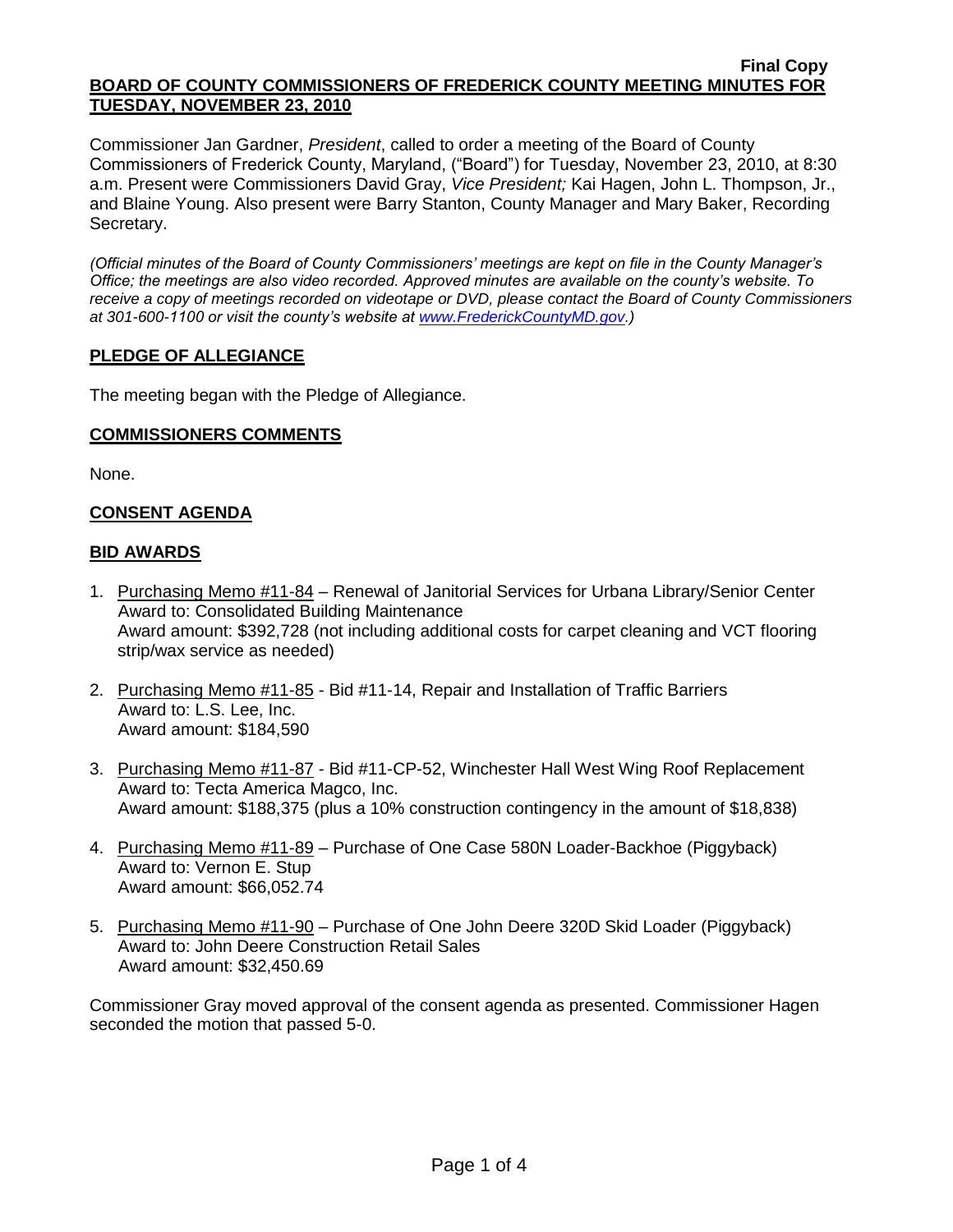### **ADMINISTRATIVE BUSINESS**

## **Bid Award - Purchasing Memo #11-80, Request Approval of Sole Source Three-Year Renewal of FASTER Software License and Support – Hal Good, Finance Division**

Mr. Good and Austin Abraham, Management Services Division, presented the proposed bid award.

Commissioner Gray moved approval of Purchasing Memo #11-80 as presented. Commissioner Hagen seconded the motion that passed 5-0.

### **Bid Award - Purchasing Memo #11-81, Request Approval of Sole Source Renewal of ACS Firehouse Software Maintenance – Hal Good, Finance Division**

Mr. Good presented the proposed bid award.

Commissioner Gray moved approval of Purchasing Memo #11-81 as presented. Commissioner Young seconded the motion that passed 5-0.

### **Bid Purchasing Memo #11-92 – Authority to Utilize Multiple Cooperatives for the Procurement of Electricity – Hal Good, Finance Division**

Mr. Good and Austin Abraham, Management Services Division, presented the proposed bid award.

Commissioner Gray moved approval of Purchasing Memo #11-92 as presented. Commissioner Hagen seconded the motion that passed 5-0.

# **Bid Award - Purchasing Memo #11-93 – Request to Amend Design Services for Boyers Mill Road Bridge – Hal Good, Finance Division**

Mr. Good, Bruce Johnson, Finance Division and Robert Shen, Public Works Division, presented the proposed bid award.

Commissioner Gray moved approval of Purchasing Memo #11-93 as presented. Commissioner Hagen seconded the motion that passed 5-0.

### **Presentation of Ordinance Regarding Zoning Map Amendment, R-10-01,Stadler Garden Center, for Signature Purposes - Michael Chomel, Office of the County Attorney**

John Mathias, Office of the County Attorney, presented the proposed ordinance for signature.

The Board signed the proposed ordinance. No further action was taken.

A copy of the approved/adopted ordinance can be obtained in the County Manager's Office or by accessing [www.FrederickCountyMD.gov.](file://NT1S5/BOCC/BOCC/BOCC%20Minutes/Mary)

# **2010 Street Acceptance - Blair Hovatter, Public Works Division**

Mr. Hovatter presented the list for the 2010 street acceptance.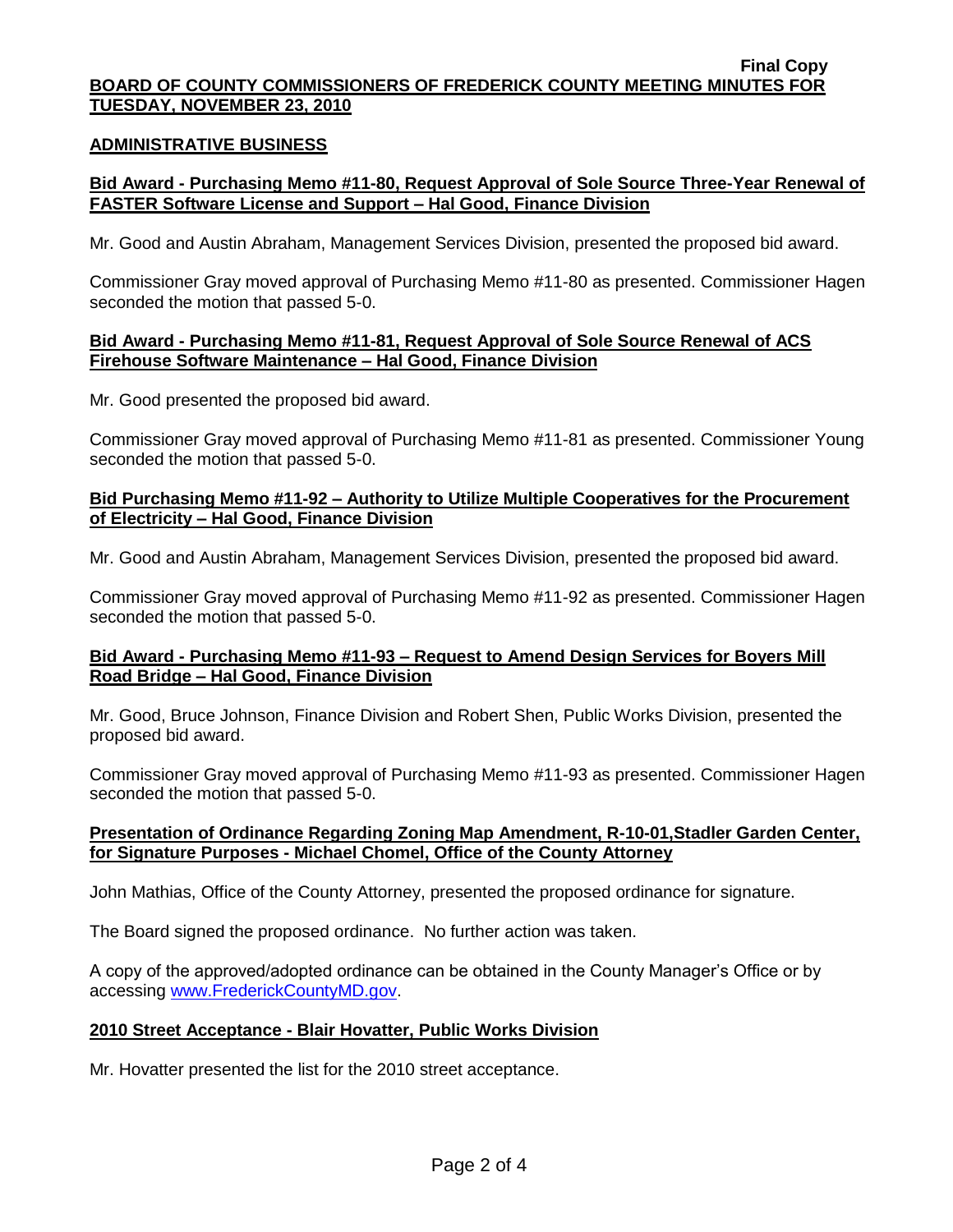Commissioner Young moved approval of the street acceptance as presented also noting this item could be placed on the consent agenda in the future. Commissioner Hagen seconded the motion that passed 5-0.

## **WORKSESSION**

## **Proposed Brunswick/Jefferson Area Regional Park Masterplan - Paul Dial, Parks and Recreation and Tom McGilloway, Mahan and Rykiel Associates**

Mr. Dial and Mr. McGilloway presented the proposed master plan.

Commissioner Thompson moved to postpone any action on this item until the next Board took office.

Public comment was taken from:

- Tara (Last name was inaudible)
- Connie Koenig, Brunswick Railroad Museum
- Charlotte Davis, Frederick County Parks and Recreation Commission
- **-** Howard Looney, Frederick County Parks and Recreation Commission

Commissioner Young seconded the motion that failed with Commissioners Gardner, Gray and Hagen opposed.

Commissioner Hagen moved approval of the master plan as presented including the name of the park as recommended by staff.

Commissioner Young requested the motion be split.

Commissioner Thompson offered an amendment that property taxes be increased in FY 2012 to finance the park project. The motion did to receive a second.

The motion to approve the master plan passed 3-2 with Commissioners Thompson and Young opposed.

The motion to name the park "Othello" as recommended passed 5-0.

### **Partnership Agreement with the National Park Service - Paul Dial and Bob Hicks, Parks and Recreation Division and Christopher Robinson, National Park Service**

Mr. Dial, Mr. Hicks and Mr. Robinson presented the proposed agreement.

There was no public comment.

Commissioner Gray moved approval of the agreement as presented. Commissioner Young seconded the motion that passed 5-0.

### **Proposed Name Change for the Montevue Home - Diane Grove, Montevue Home**

Ms. Grove presented the proposed name change from Montevue Home to Montevue Assisted Living.